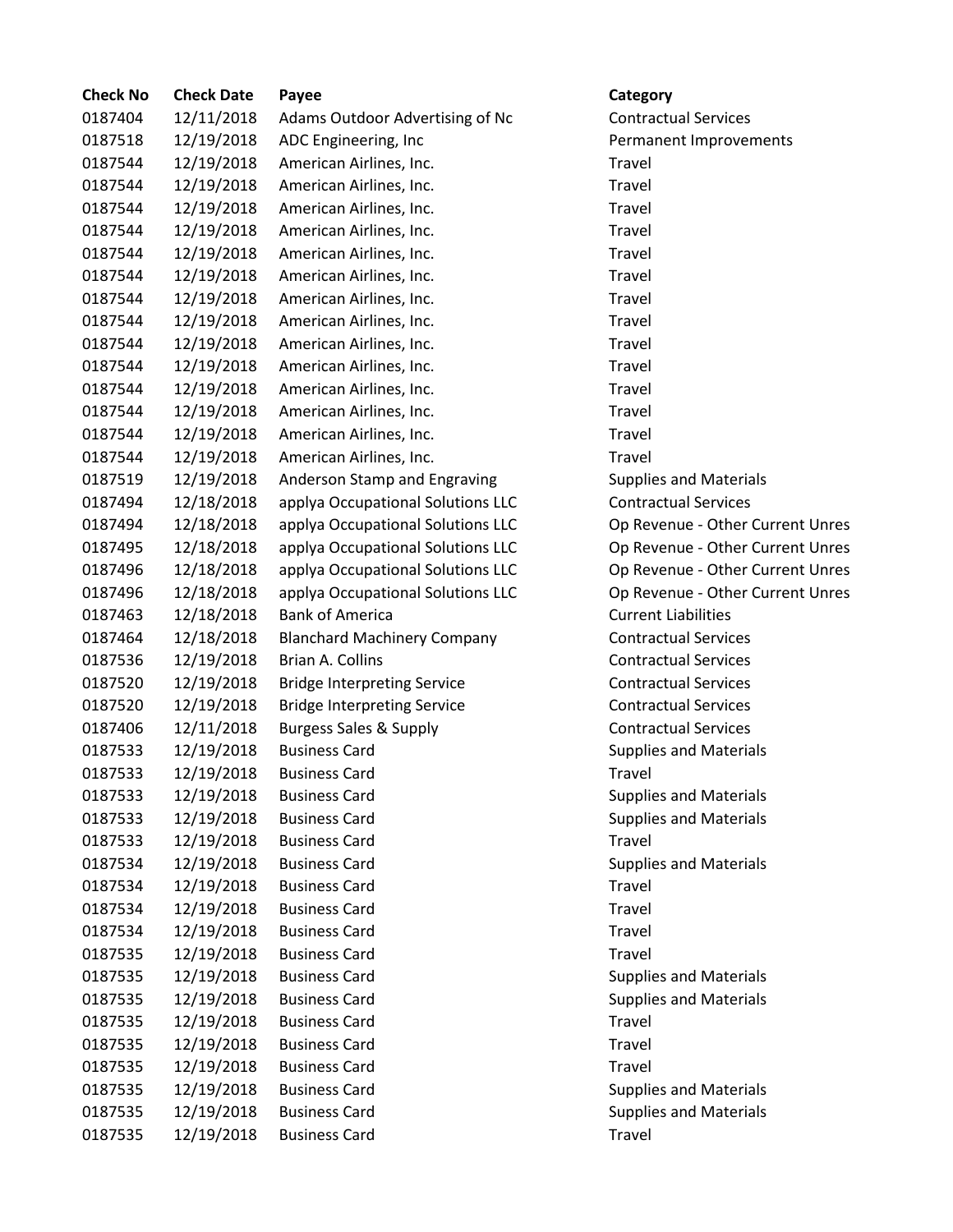| 0187535  | 12/19/2018 | <b>Business Card</b>                                         | Travel                        |
|----------|------------|--------------------------------------------------------------|-------------------------------|
| 0187535  | 12/19/2018 | <b>Business Card</b>                                         | <b>Supplies and Materials</b> |
| 0187407  | 12/11/2018 | <b>Canon Solutions America Inc</b>                           | <b>Fixed Charges</b>          |
| 0187407  | 12/11/2018 | <b>Canon Solutions America Inc</b>                           | <b>Fixed Charges</b>          |
| 0187432  | 12/12/2018 | <b>Canon Solutions America Inc</b>                           | <b>Fixed Charges</b>          |
| 0187465  | 12/18/2018 | <b>Canon Solutions America Inc</b>                           | <b>Supplies and Materials</b> |
| 0187465  | 12/18/2018 | <b>Canon Solutions America Inc</b>                           | <b>Supplies and Materials</b> |
| 0187408  | 12/11/2018 | Caretaker Management Service Inc                             | <b>Contractual Services</b>   |
| 0187408  | 12/11/2018 | Caretaker Management Service Inc                             | <b>Contractual Services</b>   |
| 0187408  | 12/11/2018 | Caretaker Management Service Inc                             | <b>Contractual Services</b>   |
| 0187521  | 12/19/2018 | Carolina Couriers, LLC                                       | <b>Contractual Services</b>   |
| 0187409  | 12/11/2018 | Carolina Elevator Service Inc                                | <b>Contractual Services</b>   |
| 0187410  | 12/11/2018 | Carolina Mower & Equipment, Inc.                             | <b>Supplies and Materials</b> |
| 0187466  | 12/18/2018 | Carolina Mower & Equipment, Inc.                             | <b>Supplies and Materials</b> |
| E0008399 | 12/11/2018 | Charles Z. Robinson                                          | <b>Contractual Services</b>   |
| 0187446  | 12/12/2018 | Cherry Tree, LLC                                             | <b>Fixed Charges</b>          |
| 0187447  | 12/13/2018 | Cherry Tree, LLC                                             | <b>Fixed Charges</b>          |
| 0187433  | 12/12/2018 | Chester County Sheriff's Office Att                          | <b>Contractual Services</b>   |
| 0187522  | 12/19/2018 | Chester County Sheriff's Office Att                          | <b>Contractual Services</b>   |
| 0187522  | 12/19/2018 | Chester County Sheriff's Office Att                          | <b>Contractual Services</b>   |
| 0187522  | 12/19/2018 | Chester County Sheriff's Office Att                          | <b>Contractual Services</b>   |
| 0187401  | 12/06/2018 | Chester Metropolitan District                                | <b>Contractual Services</b>   |
| 0187543  | 12/19/2018 | Chester Metropolitan District                                | <b>Contractual Services</b>   |
| 0187411  | 12/11/2018 | City Electric Supply                                         | <b>Contractual Services</b>   |
| 0187467  | 12/18/2018 | City Electric Supply                                         | <b>Contractual Services</b>   |
| 0187412  | 12/11/2018 | City of Rock Hill                                            | <b>Supplies and Materials</b> |
| 0187412  | 12/11/2018 | City of Rock Hill                                            | <b>Supplies and Materials</b> |
| 0187412  | 12/11/2018 | City of Rock Hill                                            | <b>Supplies and Materials</b> |
| 0187412  | 12/11/2018 | City of Rock Hill                                            | <b>Supplies and Materials</b> |
| 0187523  | 12/19/2018 | City of Rock Hill                                            | <b>Supplies and Materials</b> |
| 0187413  | 12/11/2018 | Clinton Family Ford                                          | <b>Contractual Services</b>   |
| 0187414  | 12/11/2018 | Cox's Rock Hill Inc                                          | <b>Contractual Services</b>   |
| 0187468  | 12/18/2018 | CPI Training Solutions, Inc.                                 | <b>Contractual Services</b>   |
| 0187415  | 12/11/2018 | Dade Paper and Bag Co                                        | <b>Supplies and Materials</b> |
| 0187415  | 12/11/2018 | Dade Paper and Bag Co                                        | <b>Supplies and Materials</b> |
| 0187469  | 12/18/2018 | Dade Paper and Bag Co                                        | <b>Supplies and Materials</b> |
| 0187416  | 12/11/2018 | Daikin Applied Americas, Inc                                 | <b>Contractual Services</b>   |
| 0187448  | 12/13/2018 | Department of Administration                                 | <b>Contractual Services</b>   |
| 0187499  | 12/18/2018 | Department of Administration                                 | <b>Supplies and Materials</b> |
| 0187470  | 12/18/2018 | Diversified Signs and Graphics                               | <b>Contractual Services</b>   |
| 0187471  | 12/18/2018 | Elevator Inspection LLC                                      | <b>Contractual Services</b>   |
| 0187471  | 12/18/2018 | Elevator Inspection LLC                                      | <b>Contractual Services</b>   |
| 0187417  | 12/11/2018 | <b>Ellucian Inc</b>                                          | <b>Contractual Services</b>   |
| 0187434  | 12/12/2018 | <b>Ellucian Inc</b>                                          | <b>Contractual Services</b>   |
| 0187398  | 12/05/2018 | Eloquent Creations Cateringy& Design Services Current Assets |                               |
| 0187418  | 12/11/2018 | First Sun EAP                                                | <b>Contractual Services</b>   |
| 0187524  | 12/19/2018 |                                                              | <b>Contractual Services</b>   |
|          |            | Fortune Academy Inc                                          |                               |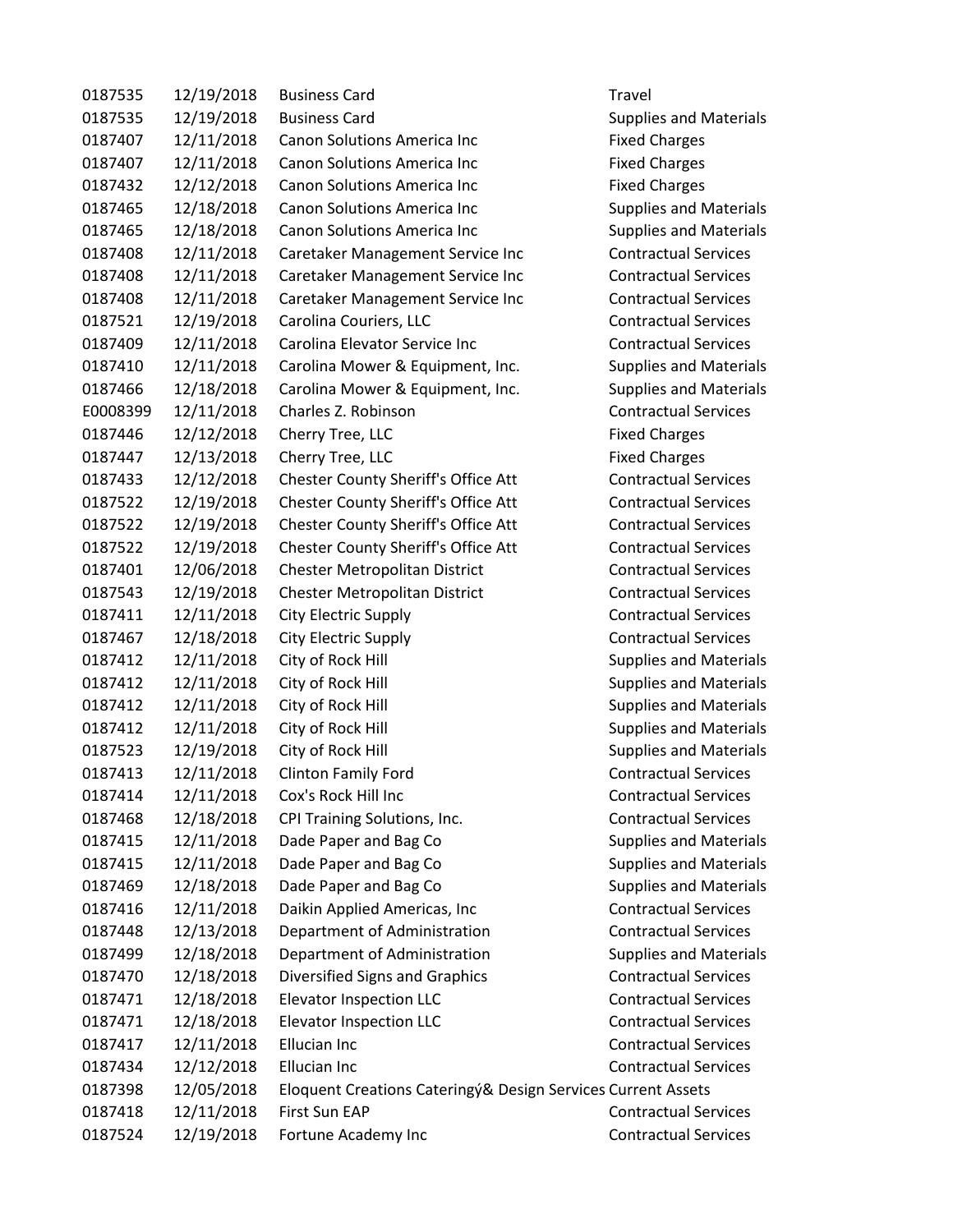| 0187462 | 12/17/2018 | <b>GCH Tool Group</b>                    | <b>Current Assets</b>         |
|---------|------------|------------------------------------------|-------------------------------|
| 0187462 | 12/17/2018 | <b>GCH Tool Group</b>                    | <b>Contractual Services</b>   |
| 0187462 | 12/17/2018 | <b>GCH Tool Group</b>                    | <b>Contractual Services</b>   |
| 0187457 | 12/17/2018 | <b>Government Finance Officers Assoc</b> | <b>Fixed Charges</b>          |
| 0187458 | 12/17/2018 | <b>Government Finance Officers Assoc</b> | <b>Fixed Charges</b>          |
| 0187449 | 12/13/2018 | Government Finance Officers Assoc o      | <b>Fixed Charges</b>          |
| 0187419 | 12/11/2018 | Graybar Electric Co                      | <b>Contractual Services</b>   |
| 0187419 | 12/11/2018 | Graybar Electric Co                      | <b>Contractual Services</b>   |
| 0187435 | 12/12/2018 | Graybar Electric Co                      | <b>Supplies and Materials</b> |
| 0187435 | 12/12/2018 | Graybar Electric Co                      | <b>Supplies and Materials</b> |
| 0187435 | 12/12/2018 | Graybar Electric Co                      | <b>Supplies and Materials</b> |
| 0187435 | 12/12/2018 | Graybar Electric Co                      | <b>Supplies and Materials</b> |
| 0187435 | 12/12/2018 | Graybar Electric Co                      | <b>Supplies and Materials</b> |
| 0187435 | 12/12/2018 | Graybar Electric Co                      | <b>Supplies and Materials</b> |
| 0187435 | 12/12/2018 | Graybar Electric Co                      | <b>Supplies and Materials</b> |
| 0187435 | 12/12/2018 | Graybar Electric Co                      | <b>Supplies and Materials</b> |
| 0187435 | 12/12/2018 | Graybar Electric Co                      | <b>Supplies and Materials</b> |
| 0187435 | 12/12/2018 | Graybar Electric Co                      | <b>Supplies and Materials</b> |
| 0187435 | 12/12/2018 | Graybar Electric Co                      | <b>Supplies and Materials</b> |
| 0187435 | 12/12/2018 | Graybar Electric Co                      | <b>Supplies and Materials</b> |
| 0187435 | 12/12/2018 | Graybar Electric Co                      | <b>Supplies and Materials</b> |
| 0187435 | 12/12/2018 | Graybar Electric Co                      | <b>Supplies and Materials</b> |
| 0187435 | 12/12/2018 | Graybar Electric Co                      | <b>Supplies and Materials</b> |
| 0187435 | 12/12/2018 | Graybar Electric Co                      | <b>Supplies and Materials</b> |
| 0187435 | 12/12/2018 | Graybar Electric Co                      | <b>Supplies and Materials</b> |
| 0187435 | 12/12/2018 | Graybar Electric Co                      | <b>Contractual Services</b>   |
| 0187435 | 12/12/2018 | Graybar Electric Co                      | <b>Contractual Services</b>   |
| 0187435 | 12/12/2018 | Graybar Electric Co                      | <b>Contractual Services</b>   |
| 0187472 | 12/18/2018 | Graybar Electric Co                      | <b>Contractual Services</b>   |
| 0187472 | 12/18/2018 | Graybar Electric Co                      | <b>Contractual Services</b>   |
| 0187473 | 12/18/2018 | GT Simulators by Global Technologie      | Equipment                     |
| 0187473 | 12/18/2018 | GT Simulators by Global Technologie      | Equipment                     |
| 0187537 | 12/19/2018 | Holly Demartini                          | <b>Contractual Services</b>   |
| 0187420 | 12/11/2018 | IData Incorporated                       | <b>Contractual Services</b>   |
| 0187474 | 12/18/2018 | IData Incorporated                       | <b>Contractual Services</b>   |
| 0187526 | 12/19/2018 | IData Incorporated                       | <b>Contractual Services</b>   |
| 0187421 | 12/11/2018 | <b>Interior Plantscapes LLC</b>          | <b>Contractual Services</b>   |
| 0187527 | 12/19/2018 | <b>Interior Plantscapes LLC</b>          | <b>Contractual Services</b>   |
| 0187405 | 12/11/2018 | Jack L. Anthony, JR                      | <b>Contractual Services</b>   |
| 0187487 | 12/18/2018 | Joe L Versen Appraisals Llc              | <b>Contractual Services</b>   |
| 0187475 | 12/18/2018 | Johnson Controls Fire Protection LP      | <b>Contractual Services</b>   |
| 0187450 | 12/13/2018 | <b>Jrcert</b>                            | <b>Fixed Charges</b>          |
| 0187436 | 12/12/2018 | Kimley-Horn and Associates, Inc.         | Permanent Improvements        |
| 0187436 | 12/12/2018 | Kimley-Horn and Associates, Inc.         | Permanent Improvements        |
| 0187532 | 12/19/2018 | Love Chevrolet Company                   | Equipment                     |
| 0187532 | 12/19/2018 | Love Chevrolet Company                   | Equipment                     |
| 0187532 | 12/19/2018 | Love Chevrolet Company                   | Equipment                     |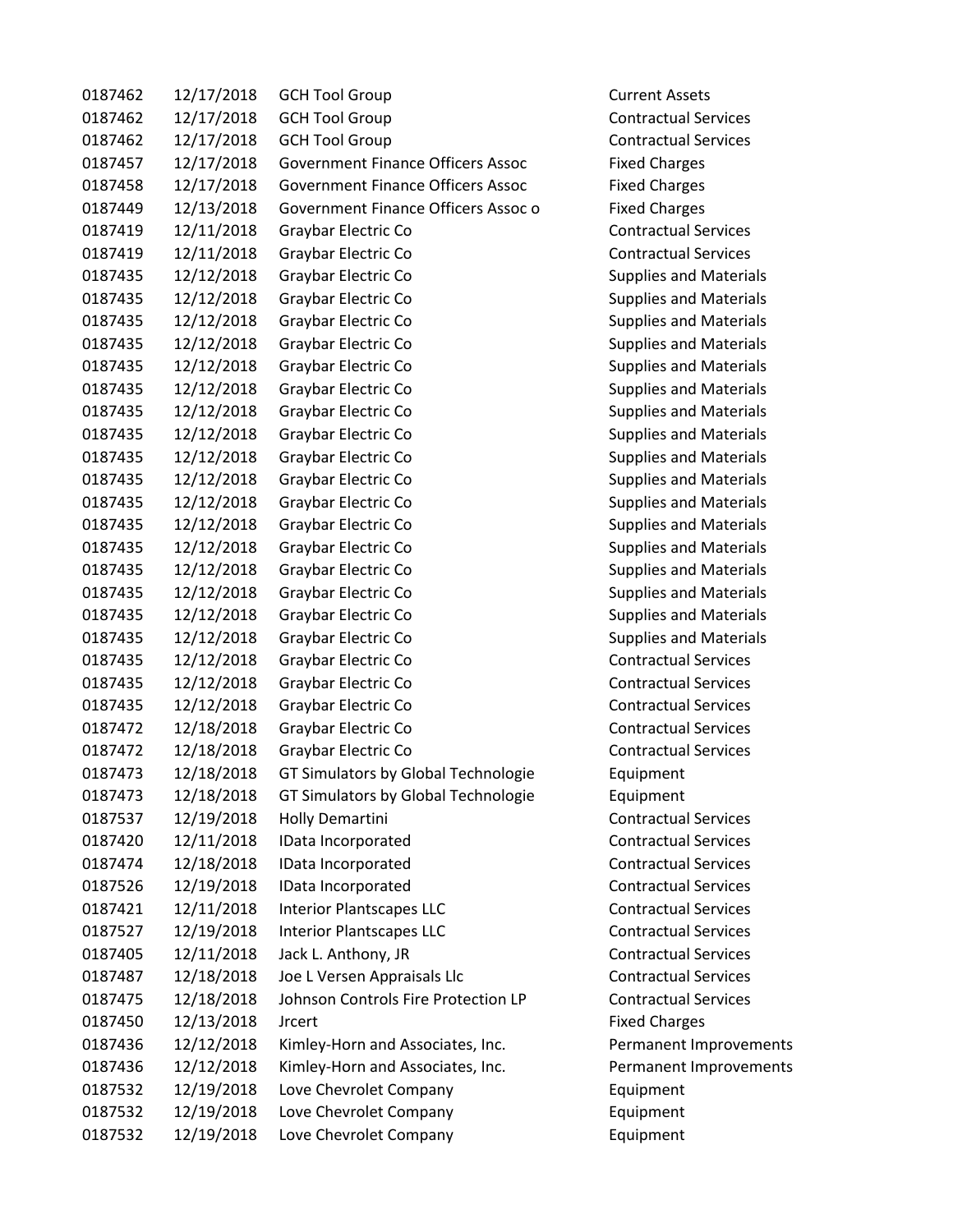| 0187532 | 12/19/2018 | Love Chevrolet Company                 |
|---------|------------|----------------------------------------|
| 0187437 | 12/12/2018 | ManagedPrint Inc                       |
| 0187528 | 12/19/2018 | ManagedPrint Inc                       |
| 0187389 | 12/03/2018 | McCarter Mechanical, Inc               |
| 0187438 | 12/12/2018 | Mid-Carolina Ahec, Inc.                |
| 0187476 | 12/18/2018 | Mid-Carolina Ahec, Inc.                |
| 0187476 | 12/18/2018 | Mid-Carolina Ahec, Inc.                |
| 0187529 | 12/19/2018 | Mid-Carolina Ahec, Inc.                |
| 0187460 | 12/17/2018 | Natl Assoc for Community College En    |
| 0187477 | 12/18/2018 | Ontario Investments, Inc.              |
| 0187541 | 12/19/2018 | Otis D. Speight                        |
| 0187478 | 12/18/2018 | Our Three Sons Broadcasting            |
| 0187478 | 12/18/2018 | Our Three Sons Broadcasting            |
| 0187440 | 12/12/2018 | P B Appleton Customer Care Serv        |
| 0187439 | 12/12/2018 | <b>Peach State Publications LLC</b>    |
| 0187479 | 12/18/2018 | <b>Porter Paints</b>                   |
| 0187422 | 12/11/2018 | <b>Praxair Distribution Inc</b>        |
| 0187422 | 12/11/2018 | <b>Praxair Distribution Inc</b>        |
| 0187422 | 12/11/2018 | <b>Praxair Distribution Inc</b>        |
| 0187422 | 12/11/2018 | <b>Praxair Distribution Inc</b>        |
| 0187422 | 12/11/2018 | <b>Praxair Distribution Inc</b>        |
| 0187422 | 12/11/2018 | <b>Praxair Distribution Inc</b>        |
| 0187422 | 12/11/2018 | <b>Praxair Distribution Inc</b>        |
| 0187422 | 12/11/2018 | <b>Praxair Distribution Inc</b>        |
| 0187480 | 12/18/2018 | <b>Praxair Distribution Inc</b>        |
| 0187481 | 12/18/2018 | <b>Radco Construction Services Inc</b> |
| 0187540 | 12/19/2018 | Radon Medical Imaging Corp, LLC        |
| 0187441 | 12/12/2018 | RCI of SC Inc.                         |
| 0187441 | 12/12/2018 | RCI of SC Inc.                         |
| 0187442 | 12/12/2018 | <b>Record Storage Systems</b>          |
| 0187482 | 12/18/2018 | <b>Record Storage Systems</b>          |
| 0187530 | 12/19/2018 | <b>RMF Engineering Inc</b>             |
| 0187530 | 12/19/2018 | <b>RMF Engineering Inc</b>             |
| 0187451 | 12/13/2018 | Rock Hill Economic Development Corp    |
| 0187423 | 12/11/2018 | Rydin Sign & Decal                     |
| 0187423 | 12/11/2018 | Rydin Sign & Decal                     |
| 0187483 | 12/18/2018 | S C Legislative Council                |
| 0187424 | 12/11/2018 | S C State Board for Tech and Comp E    |
| 0187390 | 12/03/2018 | <b>Snipes</b>                          |
| 0187390 | 12/03/2018 | Snipes                                 |
| 0187531 | 12/19/2018 | <b>Snipes</b>                          |
| 0187531 | 12/19/2018 | Snipes                                 |
| 0187391 | 12/03/2018 | Society for Human Resource Mgt         |
| 0187484 | 12/18/2018 | Softdocs Inc                           |
| 0187425 | 12/11/2018 | Southeastern Chapter National Safet    |
| 0187426 | 12/11/2018 | Spectrum Reach                         |
| 0187426 | 12/11/2018 | Spectrum Reach                         |

Equipment Contractual Services Contractual Services Permanent Improvements Contractual Services Contractual Services Contractual Services Contractual Services Fixed Charges Fixed Charges Contractual Services Contractual Services Contractual Services Supplies and Materials Contractual Services Contractual Services Supplies and Materials Supplies and Materials Supplies and Materials Supplies and Materials Supplies and Materials Supplies and Materials Supplies and Materials Supplies and Materials Supplies and Materials Contractual Services Contractual Services Permanent Improvements Permanent Improvements Contractual Services Contractual Services Permanent Improvements Permanent Improvements Fixed Charges Contractual Services Contractual Services Equipment Contractual Services Supplies and Materials Supplies and Materials Supplies and Materials Supplies and Materials Supplies and Materials Contractual Services Supplies and Materials Contractual Services Contractual Services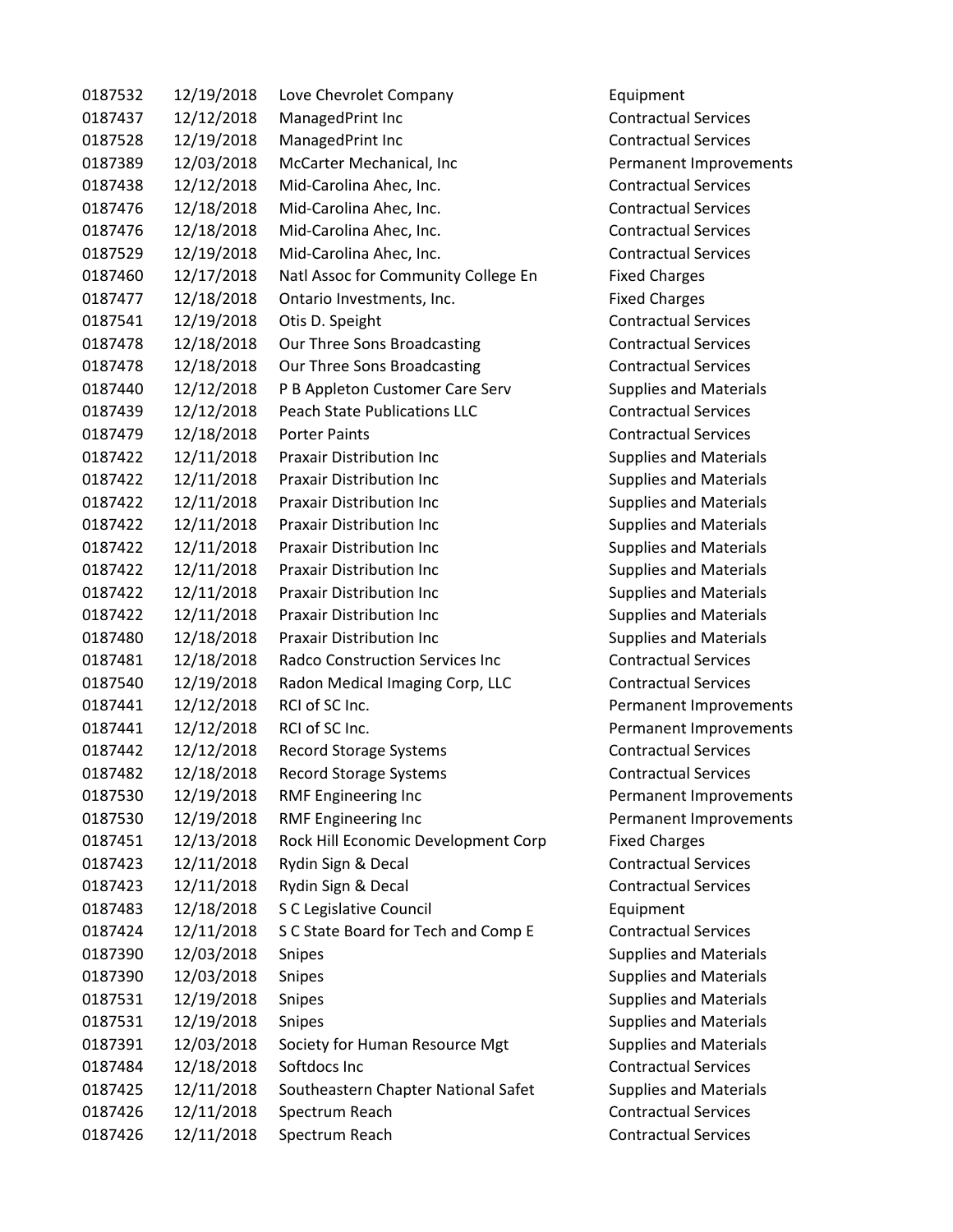| 0187426 | 12/11/2018 | Spectrum Reach                           |
|---------|------------|------------------------------------------|
| 0187427 | 12/11/2018 | <b>Staffmark</b>                         |
| 0187427 | 12/11/2018 | Staffmark                                |
| 0187485 | 12/18/2018 | <b>Staffmark</b>                         |
| 0187485 | 12/18/2018 | <b>Staffmark</b>                         |
| 0187485 | 12/18/2018 | <b>Staffmark</b>                         |
| 0187485 | 12/18/2018 | Staffmark                                |
| 0187538 | 12/19/2018 | Stephen T. Hardesty                      |
| 0187443 | 12/12/2018 | Stericycle Inc                           |
| 0187443 | 12/12/2018 | Stericycle Inc                           |
| 0187443 | 12/12/2018 | Stericycle Inc                           |
| 0187443 | 12/12/2018 | Stericycle Inc                           |
| 0187443 | 12/12/2018 | Stericycle Inc                           |
| 0187443 | 12/12/2018 | Stericycle Inc                           |
| 0187443 | 12/12/2018 | Stericycle Inc                           |
| 0187443 | 12/12/2018 | Stericycle Inc                           |
| 0187443 | 12/12/2018 | Stericycle Inc                           |
| 0187443 | 12/12/2018 | Stericycle Inc                           |
| 0187452 | 12/13/2018 | Sysco Food Services of Charlotte Ll      |
| 0187452 | 12/13/2018 | Sysco Food Services of Charlotte Ll      |
| 0187452 | 12/13/2018 | Sysco Food Services of Charlotte Ll      |
| 0187452 | 12/13/2018 | Sysco Food Services of Charlotte Ll      |
| 0187452 | 12/13/2018 | Sysco Food Services of Charlotte Ll      |
| 0187452 | 12/13/2018 | Sysco Food Services of Charlotte Ll      |
| 0187525 | 12/19/2018 | The Honey Baked Ham Co #1543             |
| 0187525 | 12/19/2018 | The Honey Baked Ham Co #1543             |
| 0187525 | 12/19/2018 | The Honey Baked Ham Co #1543             |
| 0187542 | 12/19/2018 | Tony L. Wingard                          |
| 0187428 | 12/11/2018 | <b>Unifirst Corporation</b>              |
| 0187428 | 12/11/2018 | <b>Unifirst Corporation</b>              |
| 0187486 | 12/18/2018 | <b>Unifirst Corporation</b>              |
| 0187444 | 12/12/2018 | W Square Advertising                     |
| 0187444 | 12/12/2018 | W Square Advertising                     |
| 0187444 | 12/12/2018 | W Square Advertising                     |
| 0187444 | 12/12/2018 | W Square Advertising                     |
| 0187444 | 12/12/2018 | W Square Advertising                     |
| 0187444 | 12/12/2018 | W Square Advertising                     |
| 0187444 | 12/12/2018 | W Square Advertising                     |
| 0187444 | 12/12/2018 | W Square Advertising                     |
| 0187488 | 12/18/2018 | W Square Advertising                     |
| 0187488 | 12/18/2018 | W Square Advertising                     |
| 0187488 | 12/18/2018 | W Square Advertising                     |
| 0187429 | 12/11/2018 | Waste Management of the Carolinas        |
| 0187445 | 12/12/2018 | Watson Tate Savory Architects Inc        |
| 0187445 | 12/12/2018 | <b>Watson Tate Savory Architects Inc</b> |
| 0187489 | 12/18/2018 | <b>West Group</b>                        |
| 0187392 | 12/03/2018 | <b>Wilson Nursery</b>                    |

Contractual Services Contractual Services Contractual Services Contractual Services Contractual Services Contractual Services Contractual Services Contractual Services Contractual Services Contractual Services Contractual Services Contractual Services Contractual Services Contractual Services Contractual Services Contractual Services Contractual Services Contractual Services Supplies and Materials Supplies and Materials Supplies and Materials Supplies and Materials Supplies and Materials Supplies and Materials Supplies and Materials Supplies and Materials Supplies and Materials Contractual Services Contractual Services Contractual Services Contractual Services Supplies and Materials Supplies and Materials Supplies and Materials Supplies and Materials Supplies and Materials Supplies and Materials Supplies and Materials Supplies and Materials Supplies and Materials Supplies and Materials Supplies and Materials Contractual Services Permanent Improvements Permanent Improvements **Equipment** Supplies and Materials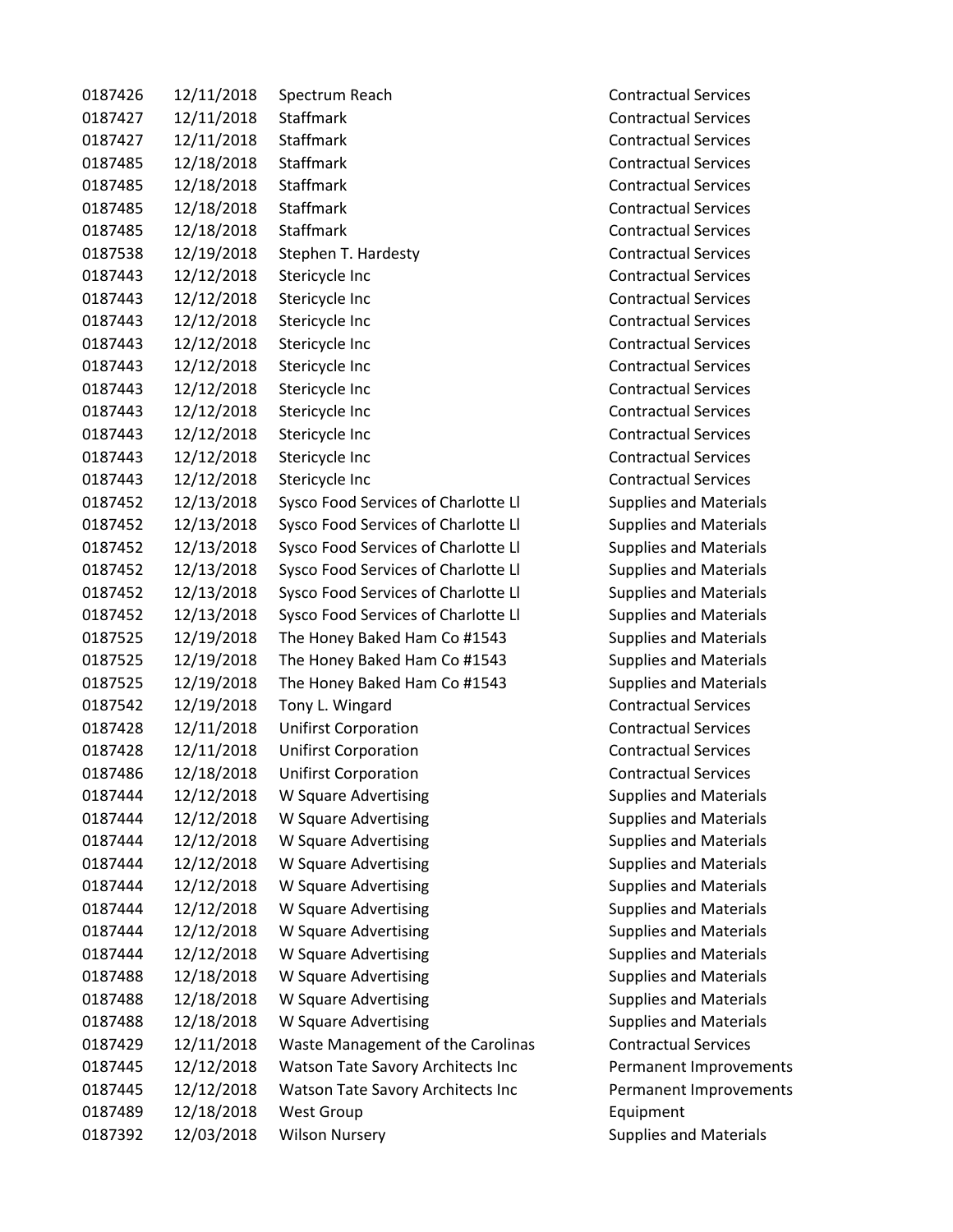| 0187393  | 12/03/2018 | <b>York County</b>                       | <b>Contractual Services</b> |
|----------|------------|------------------------------------------|-----------------------------|
| 0187430  | 12/11/2018 | <b>York County</b>                       | <b>Contractual Services</b> |
| 0187455  | 12/13/2018 | <b>York Technical College Foundation</b> | <b>Fixed Charges</b>        |
| 0187455  | 12/13/2018 | York Technical College Foundation        | <b>Fixed Charges</b>        |
| 0187455  | 12/13/2018 | <b>York Technical College Foundation</b> | <b>Fixed Charges</b>        |
| 0187431  | 12/11/2018 | Youvisit Llc                             | <b>Contractual Services</b> |
| 0187490  | 12/18/2018 | Youvisit Llc                             | <b>Contractual Services</b> |
| E0008379 | 12/06/2018 | <b>YTC Employee</b>                      | Travel                      |
| E0008379 | 12/06/2018 | <b>YTC Employee</b>                      | Travel                      |
| E0008389 | 12/06/2018 | <b>YTC Employee</b>                      | Travel                      |
| E0008418 | 12/20/2018 | <b>YTC Employee</b>                      | Travel                      |
| E0008385 | 12/06/2018 | <b>YTC Employee</b>                      | Travel                      |
| E0008380 | 12/06/2018 | <b>YTC Employee</b>                      | Travel                      |
| E0008380 | 12/06/2018 | <b>YTC Employee</b>                      | Travel                      |
| E0008401 | 12/19/2018 | <b>YTC Employee</b>                      | Travel                      |
| E0008373 | 12/06/2018 | <b>YTC Employee</b>                      | Travel                      |
| E0008373 | 12/06/2018 | <b>YTC Employee</b>                      | Travel                      |
| E0008374 | 12/06/2018 | <b>YTC Employee</b>                      | Travel                      |
| E0008374 | 12/06/2018 | <b>YTC Employee</b>                      | Travel                      |
| E0008375 | 12/06/2018 | <b>YTC Employee</b>                      | Travel                      |
| E0008375 | 12/06/2018 | <b>YTC Employee</b>                      | Travel                      |
| E0008376 | 12/06/2018 | <b>YTC Employee</b>                      | Travel                      |
| E0008376 | 12/06/2018 | <b>YTC Employee</b>                      | Travel                      |
| E0008377 | 12/06/2018 | <b>YTC Employee</b>                      | Travel                      |
| E0008378 | 12/06/2018 | <b>YTC Employee</b>                      | Travel                      |
| E0008378 | 12/06/2018 | <b>YTC Employee</b>                      | Travel                      |
| E0008381 | 12/06/2018 | <b>YTC Employee</b>                      | Travel                      |
| E0008382 | 12/06/2018 | <b>YTC Employee</b>                      | Travel                      |
| E0008382 | 12/06/2018 | <b>YTC Employee</b>                      | Travel                      |
| E0008383 | 12/06/2018 | <b>YTC Employee</b>                      | Travel                      |
| E0008384 | 12/06/2018 | <b>YTC Employee</b>                      | Travel                      |
| E0008386 | 12/06/2018 | <b>YTC Employee</b>                      | Travel                      |
| E0008387 | 12/06/2018 | <b>YTC Employee</b>                      | Travel                      |
| E0008388 | 12/06/2018 | <b>YTC Employee</b>                      | Travel                      |
| E0008390 | 12/06/2018 | <b>YTC Employee</b>                      | Travel                      |
| E0008391 | 12/06/2018 | <b>YTC Employee</b>                      | Travel                      |
| E0008392 | 12/06/2018 | <b>YTC Employee</b>                      | Travel                      |
| E0008393 | 12/06/2018 | <b>YTC Employee</b>                      | Travel                      |
| E0008393 | 12/06/2018 | <b>YTC Employee</b>                      | Travel                      |
| E0008394 | 12/06/2018 | <b>YTC Employee</b>                      | Travel                      |
| E0008394 | 12/06/2018 | <b>YTC Employee</b>                      | Travel                      |
| E0008394 | 12/06/2018 | <b>YTC Employee</b>                      | Travel                      |
| E0008395 | 12/06/2018 | <b>YTC Employee</b>                      | Travel                      |
| E0008395 | 12/06/2018 | <b>YTC Employee</b>                      | Travel                      |
| E0008395 | 12/06/2018 | <b>YTC Employee</b>                      | Travel                      |
| E0008396 | 12/06/2018 | <b>YTC Employee</b>                      | Travel                      |
| E0008397 | 12/06/2018 | <b>YTC Employee</b>                      | Travel                      |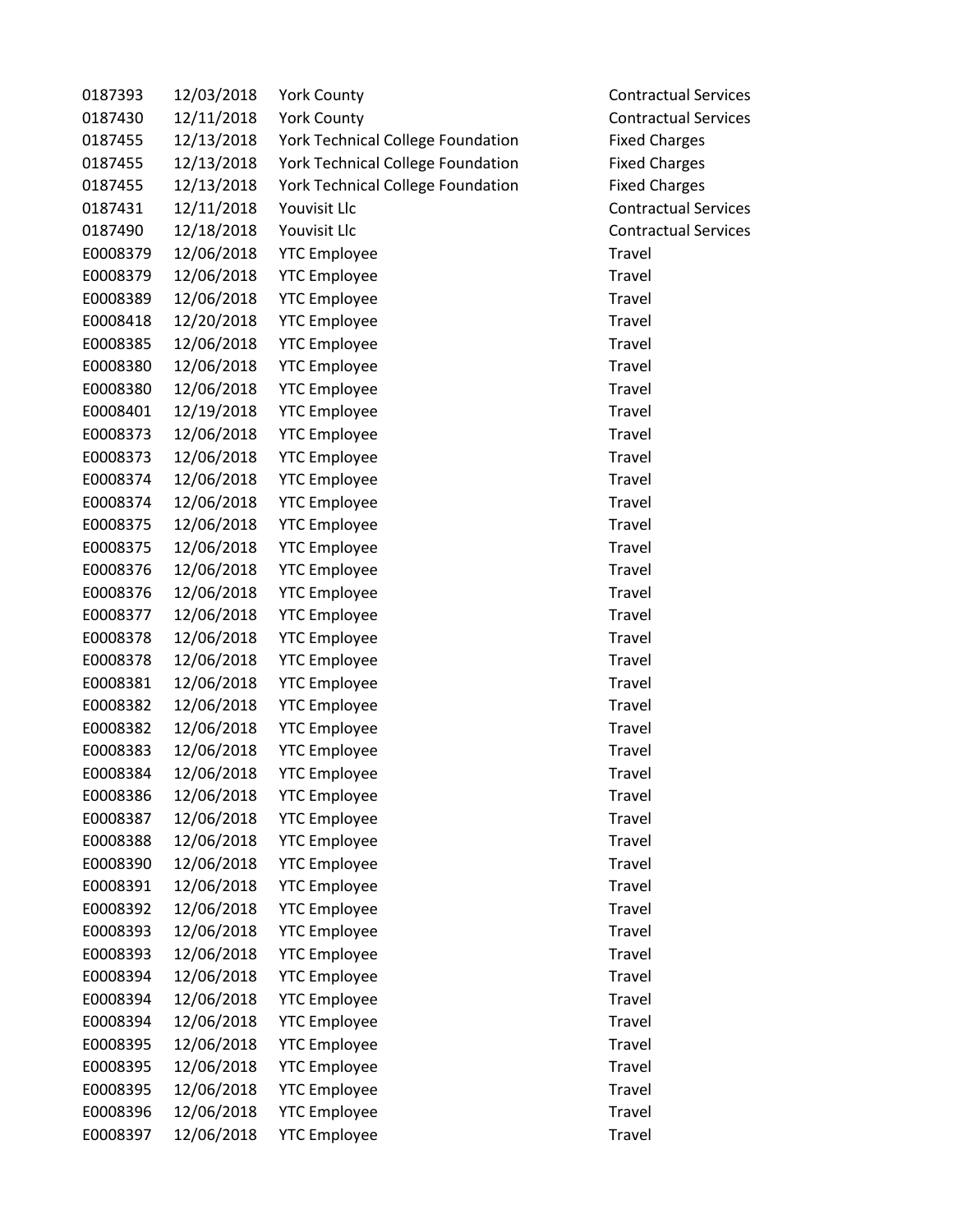| E0008397 | 12/06/2018 | <b>YTC Employee</b> | Travel |
|----------|------------|---------------------|--------|
| E0008397 | 12/06/2018 | <b>YTC Employee</b> | Travel |
| E0008397 | 12/06/2018 | <b>YTC Employee</b> | Travel |
| E0008398 | 12/11/2018 | <b>YTC Employee</b> | Travel |
| E0008400 | 12/11/2018 | <b>YTC Employee</b> | Travel |
| E0008402 | 12/19/2018 | <b>YTC Employee</b> | Travel |
| E0008403 | 12/19/2018 | <b>YTC Employee</b> | Travel |
| E0008404 | 12/19/2018 | <b>YTC Employee</b> | Travel |
| E0008405 | 12/19/2018 | <b>YTC Employee</b> | Travel |
| E0008406 | 12/19/2018 | <b>YTC Employee</b> | Travel |
| E0008407 | 12/19/2018 | <b>YTC Employee</b> | Contra |
| E0008408 | 12/19/2018 | <b>YTC Employee</b> | Travel |
| E0008409 | 12/19/2018 | <b>YTC Employee</b> | Travel |
| E0008409 | 12/19/2018 | <b>YTC Employee</b> | Travel |
| E0008409 | 12/19/2018 | <b>YTC Employee</b> | Travel |
| E0008410 | 12/19/2018 | <b>YTC Employee</b> | Travel |
| E0008411 | 12/19/2018 | <b>YTC Employee</b> | Travel |
| E0008412 | 12/19/2018 | <b>YTC Employee</b> | Travel |
| E0008413 | 12/19/2018 | <b>YTC Employee</b> | Travel |
| E0008413 | 12/19/2018 | <b>YTC Employee</b> | Travel |
| E0008413 | 12/19/2018 | <b>YTC Employee</b> | Travel |
| E0008414 | 12/20/2018 | <b>YTC Employee</b> | Travel |
| E0008415 | 12/20/2018 | <b>YTC Employee</b> | Travel |
| E0008416 | 12/20/2018 | <b>YTC Employee</b> | Travel |
| E0008416 | 12/20/2018 | <b>YTC Employee</b> | Travel |
| E0008417 | 12/20/2018 | <b>YTC Employee</b> | Travel |
| E0008419 | 12/20/2018 | <b>YTC Employee</b> | Travel |
| E0008420 | 12/20/2018 | <b>YTC Employee</b> | Travel |
| E0008420 | 12/20/2018 | <b>YTC Employee</b> | Travel |
| E0008420 | 12/20/2018 | <b>YTC Employee</b> | Travel |
| E0008420 | 12/20/2018 | <b>YTC Employee</b> | Travel |
| E0008421 | 12/20/2018 | <b>YTC Employee</b> | Travel |
|          |            |                     |        |

e Contractual Services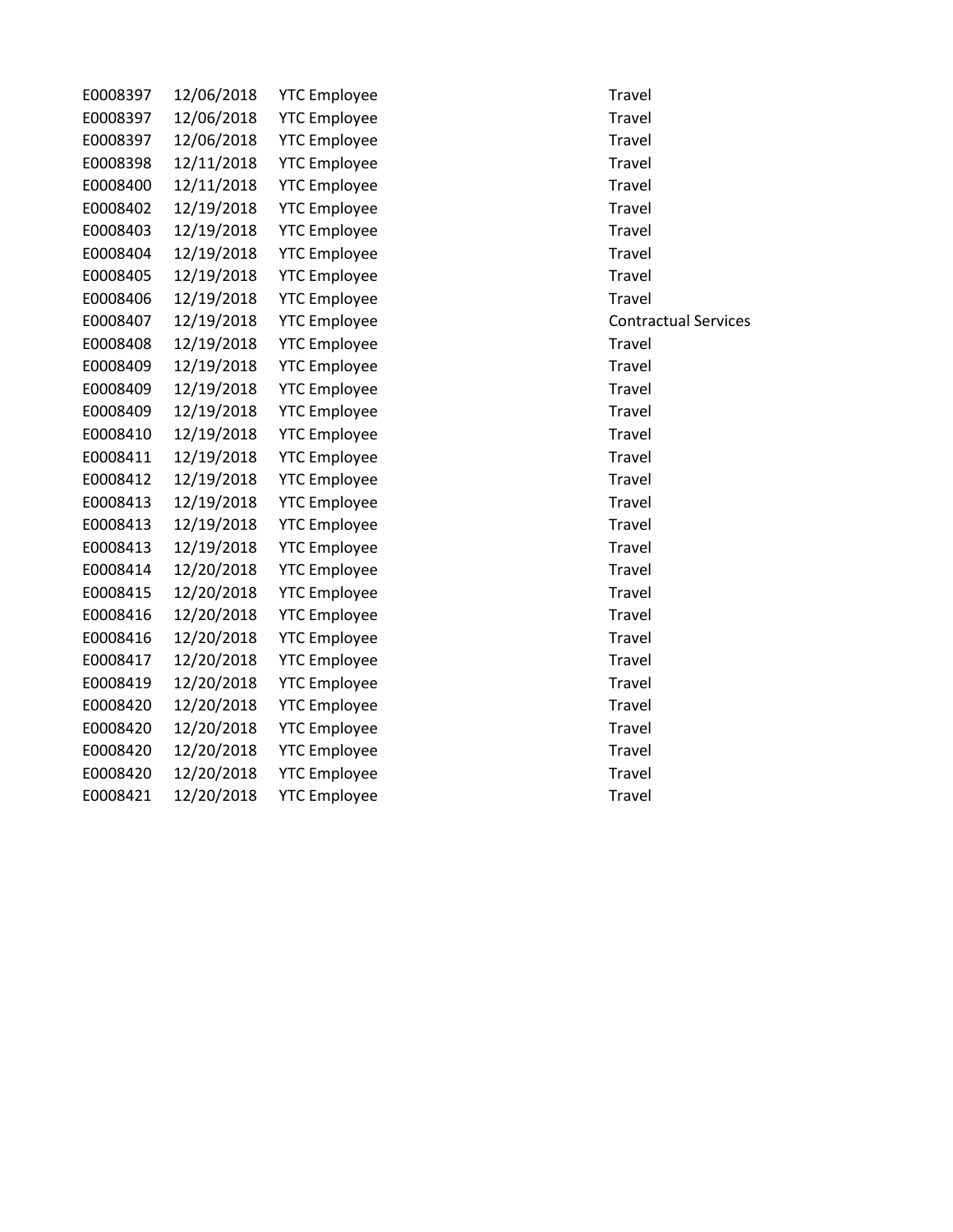**Object Source of Funds Amount** Advertising Current Unrestricted Funds \$1,941.55 Fees, Arch, Eng & Other County Projects \$1,062.50 In State Lodging Current Unrestricted Funds \$15.00 In State Lodging Current Unrestricted Funds \$15.00 Out of State Air Trans Current Unrestricted Funds \$512.89 Out of State Air Trans Current Unrestricted Funds \$184.90 Out of State Air Trans Current Unrestricted Funds \$618.90 Out of State Air Trans Current Unrestricted Funds \$518.89 Out of State Air Trans Current Unrestricted Funds \$420.10 In State Lodging Current Unrestricted Funds \$15.00 In State Lodging Current Unrestricted Funds \$15.00 In State Lodging Current Unrestricted Funds \$15.00 In State Lodging Current Unrestricted Funds \$15.00 Out of State Air Trans Current Unrestricted Funds \$888.90 Out of State Air Trans Current Unrestricted Funds \$818.90 Out of State Air Trans Current Unrestricted Funds \$582.90 Other Supplies Current Unrestricted Funds \$21.53 Other Professional Services Current Unrestricted Funds \$57.20 ARC PT BKGD DRG TST Current Unrestricted Funds \$496.06 ARC PT BKGD DRG TST Current Unrestricted Funds \$532.95 ARC PT BKGD DRG TST Current Unrestricted Funds \$235.80 ARC PT BKGD DRG TST Current Unrestricted Funds \$28.05 A/P Bank of America Current Unrestricted Funds \$240,547.67 Motor Vehicle Repair Current Unrestricted Funds \$5,114.18 Other Professional Services Current Unrestricted Funds \$125.00 Other Professional Services Current Unrestricted Funds \$7,140.00 Other Professional Services Current Unrestricted Funds \$9,705.00 General Repair Current Unrestricted Funds \$48.15 Other Supplies Current Unrestricted Funds \$328.06 Out of State Lodging Current Unrestricted Funds \$509.63 Food Supplies Current Unrestricted Funds \$307.89 Food Supplies **Current Unrestricted Funds \$353.79** Out of State Other Trans Current Unrestricted Funds \$8.58 Office Supplies Current Unrestricted Funds \$12.00 Out of State Lodging Current Unrestricted Funds \$604.11 Out of State Lodging Current Unrestricted Funds \$686.50 Out of State Lodging Current Unrestricted Funds \$686.50 Out of State Other Trans Current Unrestricted Funds \$208.12 Food Supplies Current Unrestricted Funds \$247.89 Food Supplies Current Restricted Funds \$27.00 Out of State Air Trans Current Unrestricted Funds \$120.00 Out of State Lodging Current Unrestricted Funds \$1,791.14 Out of State Misc Travel Current Unrestricted Funds \$68.55 Office Supplies Current Unrestricted Funds \$82.92 Food Supplies Current Unrestricted Funds \$2,395.36 Out of State Registration Fees Current Unrestricted Funds \$200.00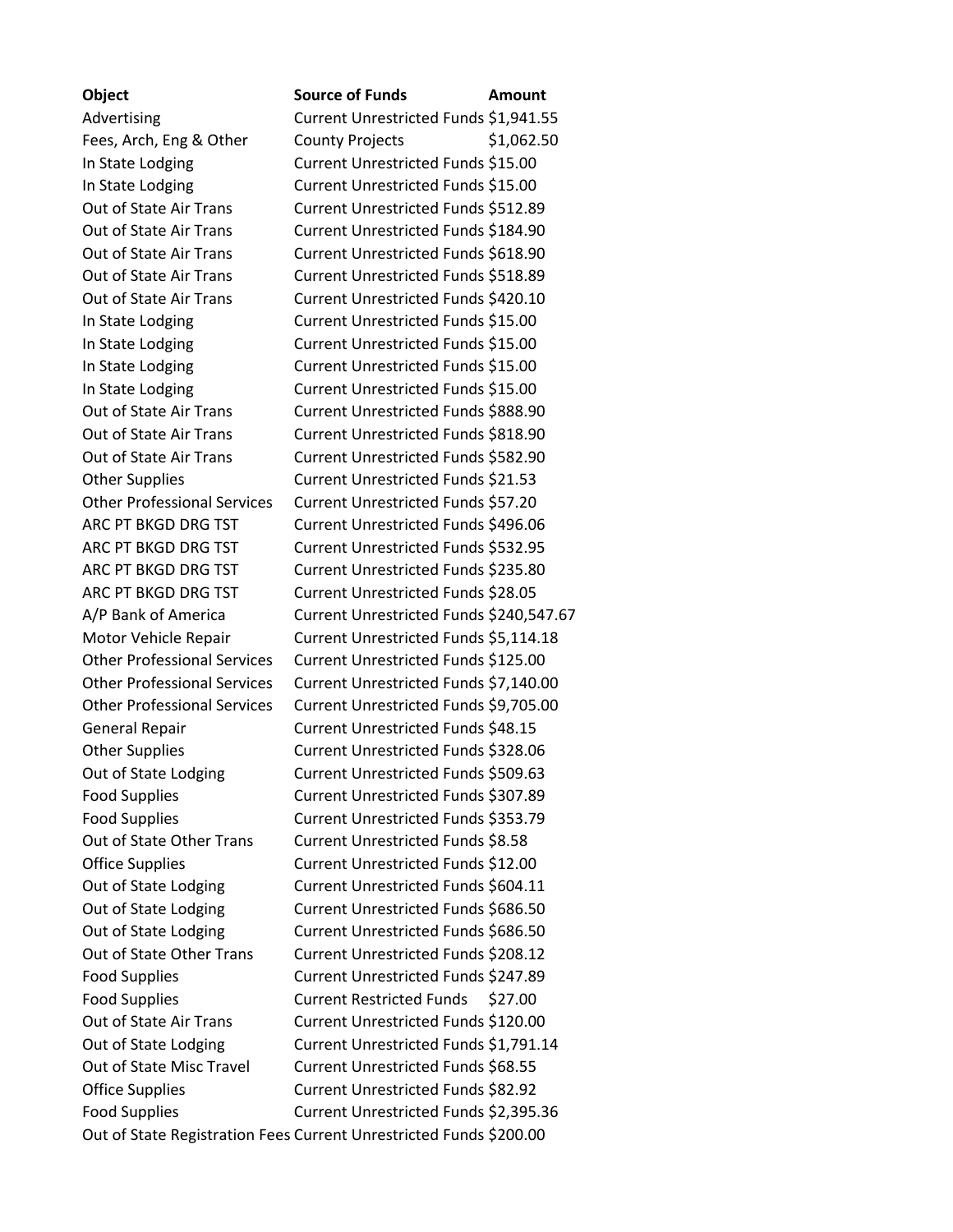In State Registration Fee Current Unrestricted Funds \$225.00 Food Supplies **Current Unrestricted Funds \$283.31** Leased To Own Equip Current Unrestricted Funds \$6,362.37 Rental Other **Current Unrestricted Funds** \$112.62 Rental Other Current Unrestricted Funds \$146.02 Photocopy Supplies Current Unrestricted Funds \$10.35 Photocopy Supplies Current Unrestricted Funds \$170.64 Other Professional Services Current Unrestricted Funds \$450.00 Other Contractual Services Current Unrestricted Funds \$1,050.00 Other Contractual Services Current Unrestricted Funds \$400.00 Other Contractual Services Current Unrestricted Funds \$490.00 Other Contractual Services Current Unrestricted Funds \$395.00 Maintenance Supplies Current Unrestricted Funds \$86.34 Maintenance Supplies Current Unrestricted Funds \$430.03 Non State Employee Travel Current Unrestricted Funds \$68.98 Rent Non State Current Unrestricted Funds \$8,532.50 Rent Non State Current Unrestricted Funds \$8,532.50 Other Contractual Services Current Unrestricted Funds \$212.50 Other Contractual Services Current Unrestricted Funds \$206.25 Other Contractual Services Current Unrestricted Funds \$112.50 Other Contractual Services Current Unrestricted Funds \$100.00 Utilities Current Unrestricted Funds \$43.99 Utilities Current Unrestricted Funds \$513.68 Other Professional Services Current Unrestricted Funds \$321.91 Other Professional Services Current Unrestricted Funds \$351.50 Fuel Current Unrestricted Funds \$649.77 Fuel Current Unrestricted Funds \$446.69 Fuel Current Unrestricted Funds \$756.36 Fuel Current Unrestricted Funds \$762.60 Fuel Current Unrestricted Funds \$573.45 General Repair Current Unrestricted Funds \$1,253.85 Other Professional Services Current Unrestricted Funds \$2,790.00 Other Professional Services Current Unrestricted Funds \$2,940.00 Janitorial Supplies Current Unrestricted Funds \$833.40 Janitorial Supplies Current Unrestricted Funds \$3,416.95 Janitorial Supplies Current Unrestricted Funds \$344.03 Other Professional Services Current Unrestricted Funds \$1,240.00 Education & Training Serv Current Unrestricted Funds \$4,800.00 Postage Current Unrestricted Funds \$30.00 Other Professional Services Unexpended Plant \$100.00 Other Professional Services Current Unrestricted Funds \$100.00 Other Professional Services Current Unrestricted Funds \$300.00 Other Professional Services Current Unrestricted Funds \$5,400.00 Other Professional Services Current Unrestricted Funds \$426.00 Prepaid Expenses Current Unrestricted Funds \$7,480.00 Education & Training Serv Current Unrestricted Funds \$5,655.00 Other Professional Services Current Unrestricted Funds \$6,185.20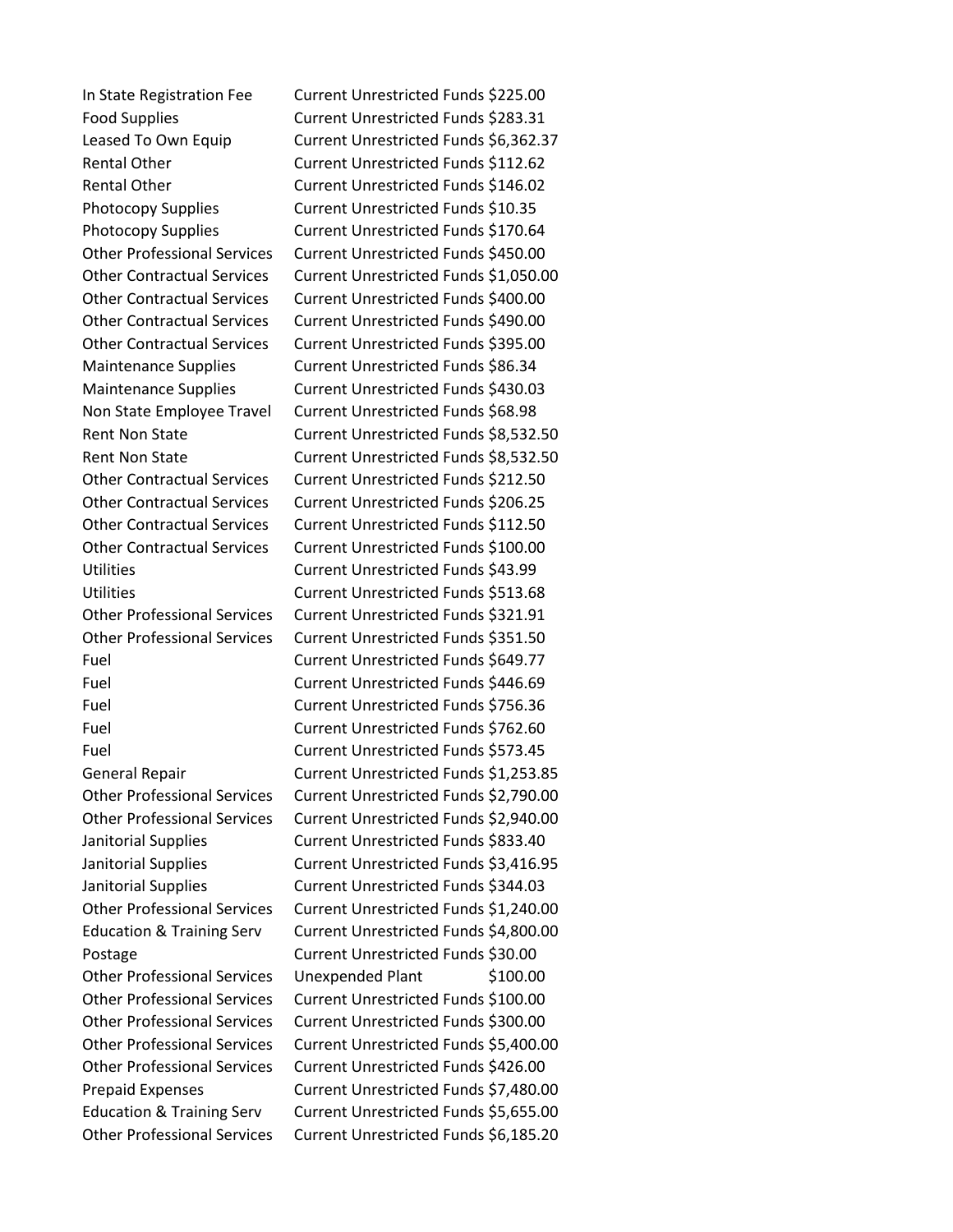| <b>Prepaid Expenses</b>            | Current Unrestricted Funds \$-7,390.00 |             |
|------------------------------------|----------------------------------------|-------------|
| <b>General Repair</b>              | Current Unrestricted Funds \$7,390.00  |             |
| <b>General Repair</b>              | Current Unrestricted Funds \$5,690.00  |             |
| Dues & Membership Fees             | Current Unrestricted Funds \$280.00    |             |
| Dues & Membership Fees             | Current Unrestricted Funds \$435.00    |             |
| Dues & Membership Fees             | Current Unrestricted Funds \$100.00    |             |
| <b>General Repair</b>              | Current Unrestricted Funds \$120.09    |             |
| <b>General Repair</b>              | Current Unrestricted Funds \$27.33     |             |
| <b>Other Supplies</b>              | Unexpended Plant                       | \$0.02      |
| <b>Other Supplies</b>              | <b>Unexpended Plant</b>                | \$96.40     |
| <b>Other Supplies</b>              | Unexpended Plant                       | \$41.18     |
| <b>Other Supplies</b>              | Unexpended Plant                       | \$2,662.16  |
| <b>Other Supplies</b>              | Unexpended Plant                       | \$69.60     |
| <b>Other Supplies</b>              | Unexpended Plant                       | \$4.47      |
| <b>Other Supplies</b>              | <b>Unexpended Plant</b>                | \$12.66     |
| <b>Other Supplies</b>              | Unexpended Plant                       | \$2.57      |
| <b>Other Supplies</b>              | Unexpended Plant                       | \$7.62      |
| <b>Other Supplies</b>              | <b>Unexpended Plant</b>                | \$140.70    |
| <b>Other Supplies</b>              | Unexpended Plant                       | \$29.10     |
| <b>Other Supplies</b>              | Unexpended Plant                       | \$1,322.69  |
| <b>Other Supplies</b>              | Unexpended Plant                       | \$112.57    |
| <b>Other Supplies</b>              | Unexpended Plant                       | \$20.12     |
| <b>Other Supplies</b>              | <b>Unexpended Plant</b>                | \$32.03     |
| <b>Other Supplies</b>              | <b>Unexpended Plant</b>                | \$106.14    |
| <b>Other Supplies</b>              | Unexpended Plant                       | \$65.16     |
| <b>General Repair</b>              | Current Unrestricted Funds \$139.08    |             |
| <b>General Repair</b>              | Current Unrestricted Funds \$1,461.00  |             |
| <b>General Repair</b>              | Current Unrestricted Funds \$112.50    |             |
| <b>General Repair</b>              | Current Unrestricted Funds \$124.03    |             |
| <b>General Repair</b>              | Current Unrestricted Funds \$119.63    |             |
| <b>Educational Equipment</b>       | Current Restricted Funds \$10,000.00   |             |
| <b>Educational Equipment</b>       | <b>Current Restricted Funds</b>        | \$0.00      |
| <b>Other Professional Services</b> | Current Unrestricted Funds \$125.00    |             |
| <b>Other Professional Services</b> | Current Unrestricted Funds \$742.50    |             |
| <b>Other Professional Services</b> | Current Unrestricted Funds \$1,316.25  |             |
| <b>Other Professional Services</b> | Current Unrestricted Funds \$135.00    |             |
| <b>Other Professional Services</b> | Current Unrestricted Funds \$305.00    |             |
| <b>Other Professional Services</b> | Current Unrestricted Funds \$305.00    |             |
| <b>Other Professional Services</b> | Current Unrestricted Funds \$3,500.00  |             |
| <b>Other Professional Services</b> | Current Unrestricted Funds \$3,000.00  |             |
| <b>Other Professional Services</b> | Current Unrestricted Funds \$250.00    |             |
| Dues & Membership Fees             | Current Unrestricted Funds \$250.00    |             |
| Fees, Arch, Eng & Other            | Unexpended Plant                       | \$2,195.00  |
| Fees, Arch, Eng & Other            | Unexpended Plant                       | \$2,076.06  |
| <b>Motor Vehicle</b>               | <b>Current Restricted Funds</b>        | \$19,452.00 |
| <b>Motor Vehicle</b>               | <b>Current Restricted Funds</b>        | \$545.00    |
| Motor Vehicle                      | <b>Current Restricted Funds</b>        | \$455.00    |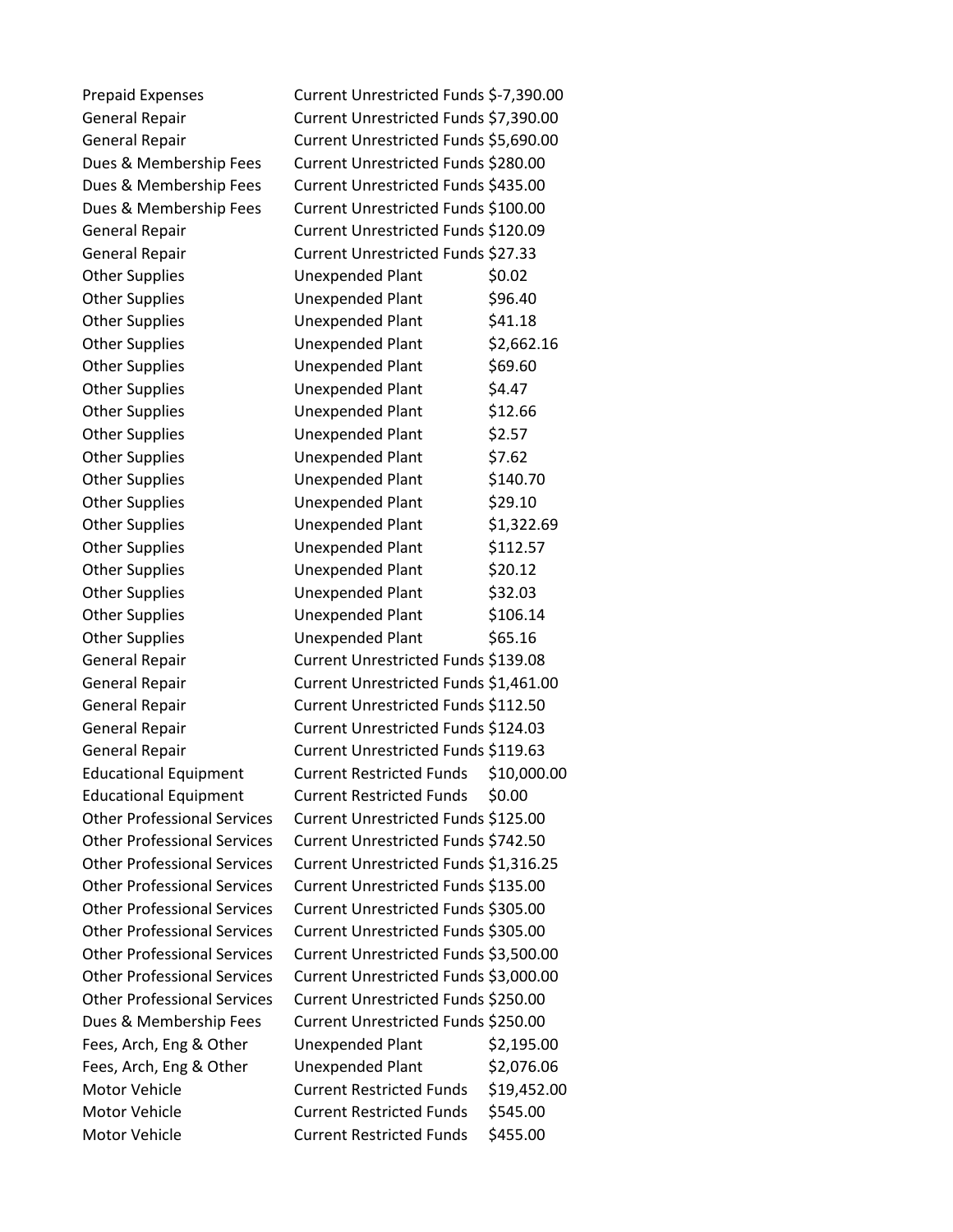Motor Vehicle **Current Restricted Funds** \$500.00 Printing Current Unrestricted Funds \$1,208.91 Printing Current Unrestricted Funds \$1,025.82 Renov of Utilities County Projects \$263,788.54 Other Professional Services Current Unrestricted Funds \$80.00 Other Professional Services Current Unrestricted Funds \$70.00 Other Professional Services Current Unrestricted Funds \$45.00 Other Professional Services Current Unrestricted Funds \$55.00 Dues & Membership Fees Current Unrestricted Funds \$900.00 Leased To Own Equip Current Unrestricted Funds \$1,730.13 Other Professional Services Current Unrestricted Funds \$500.00 Advertising Current Unrestricted Funds \$2,497.50 Advertising Current Unrestricted Funds \$2,497.50 Postage **Current Unrestricted Funds \$160.50** Advertising Current Unrestricted Funds \$2,495.00 General Repair Current Unrestricted Funds \$366.92 Education Supplies Current Unrestricted Funds \$451.37 Education Supplies Current Unrestricted Funds \$281.23 Education Supplies Current Unrestricted Funds \$640.07 Education Supplies Current Unrestricted Funds \$131.45 Education Supplies Current Unrestricted Funds \$24.62 Education Supplies Current Unrestricted Funds \$386.28 Education Supplies Current Unrestricted Funds \$281.23 Education Supplies Current Unrestricted Funds \$577.42 Education Supplies Current Unrestricted Funds \$26.54 Other Professional Services Current Unrestricted Funds \$735.05 General Repair Current Unrestricted Funds \$26.39 Fees, Arch, Eng & Other Unexpended Plant \$460.00 Reimbursables Unexpended Plant \$107.00 Data Processing Serv Current Unrestricted Funds \$153.23 Data Processing Serv Current Unrestricted Funds \$167.64 Reimbursables County Projects \$201.85 Fees, Arch, Eng & Other County Projects \$225.00 Dues & Membership Fees Current Unrestricted Funds \$500.00 Other Professional Services Current Unrestricted Funds \$2,240.00 Other Professional Services Current Unrestricted Funds \$42.38 Library Books, Maps & Film Current Unrestricted Funds \$220.00 Other Contractual Services Current Unrestricted Funds \$2,082.50 Janitorial Supplies Current Unrestricted Funds \$116.29 Janitorial Supplies Current Unrestricted Funds \$21.49 Janitorial Supplies Current Unrestricted Funds \$71.75 Janitorial Supplies Current Unrestricted Funds \$115.24 Education Supplies Current Unrestricted Funds \$1,684.00 Other Contractual Services Current Unrestricted Funds \$8,486.00 Education Supplies Current Unrestricted Funds \$539.53 Advertising Current Unrestricted Funds \$2,000.00 Advertising Current Unrestricted Funds \$2,000.00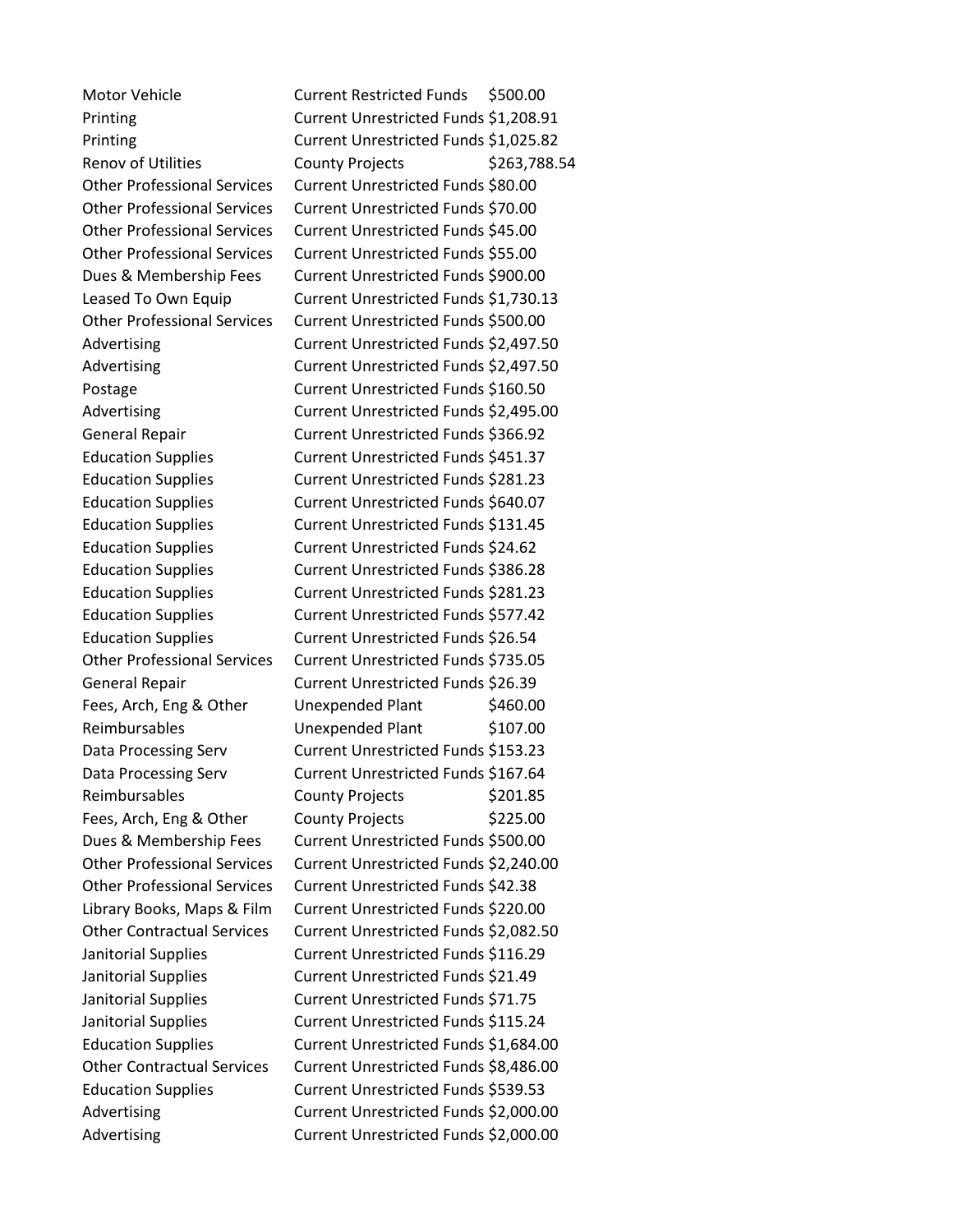Advertising Current Unrestricted Funds \$2,000.00 Other Contractual Services Current Unrestricted Funds \$519.28 Other Contractual Services Current Unrestricted Funds \$413.44 Other Contractual Services Current Unrestricted Funds \$317.52 Other Contractual Services Current Unrestricted Funds \$1,048.48 Other Contractual Services Current Unrestricted Funds \$519.28 Other Contractual Services Current Unrestricted Funds \$519.28 Other Professional Services Current Unrestricted Funds \$125.00 Other Professional Services Current Unrestricted Funds \$4.80 Other Professional Services Current Unrestricted Funds \$4.80 Other Professional Services Current Unrestricted Funds \$4.80 Other Professional Services Current Unrestricted Funds \$4.80 Other Professional Services Current Unrestricted Funds \$81.52 Other Professional Services Current Unrestricted Funds \$81.52 Other Professional Services Current Unrestricted Funds \$225.37 Other Professional Services Current Unrestricted Funds \$225.37 Other Professional Services Current Unrestricted Funds \$163.04 Other Professional Services Current Unrestricted Funds \$163.04 Food Supplies Current Unrestricted Funds \$-0.20 Food Supplies Current Unrestricted Funds \$1,314.20 Food Supplies Current Unrestricted Funds \$880.31 Food Supplies Current Unrestricted Funds \$1,090.07 Food Supplies **Current Unrestricted Funds \$171.19** Food Supplies Current Unrestricted Funds \$1,166.36 Food Supplies Current Unrestricted Funds \$124.35 Food Supplies **Current Unrestricted Funds \$6.99** Food Supplies Current Unrestricted Funds \$10.00 Other Professional Services Current Unrestricted Funds \$125.00 Other Professional Services Current Unrestricted Funds \$112.84 Other Professional Services Current Unrestricted Funds \$112.84 Other Professional Services Current Unrestricted Funds \$112.84 Other Supplies Current Unrestricted Funds \$-5.95 Other Supplies Current Unrestricted Funds \$2,398.00 Other Supplies Current Unrestricted Funds \$609.59 Other Supplies Current Restricted Funds \$43.75 Other Supplies Current Restricted Funds \$10.41 Other Supplies Current Restricted Funds \$35.00 Other Supplies Current Restricted Funds \$95.00 Other Supplies Current Restricted Funds \$85.00 Promotional Current Unrestricted Funds \$1,396.50 Promotional Current Unrestricted Funds \$45.00 Promotional Current Unrestricted Funds \$135.00 Other Contractual Services Current Unrestricted Funds \$400.17 Fees, Arch, Eng & Other Unexpended Plant \$9,515.80 Reimbursables Unexpended Plant \$328.53 Library Books, Maps & Film Current Unrestricted Funds \$683.27 Maintenance Supplies Current Unrestricted Funds \$428.00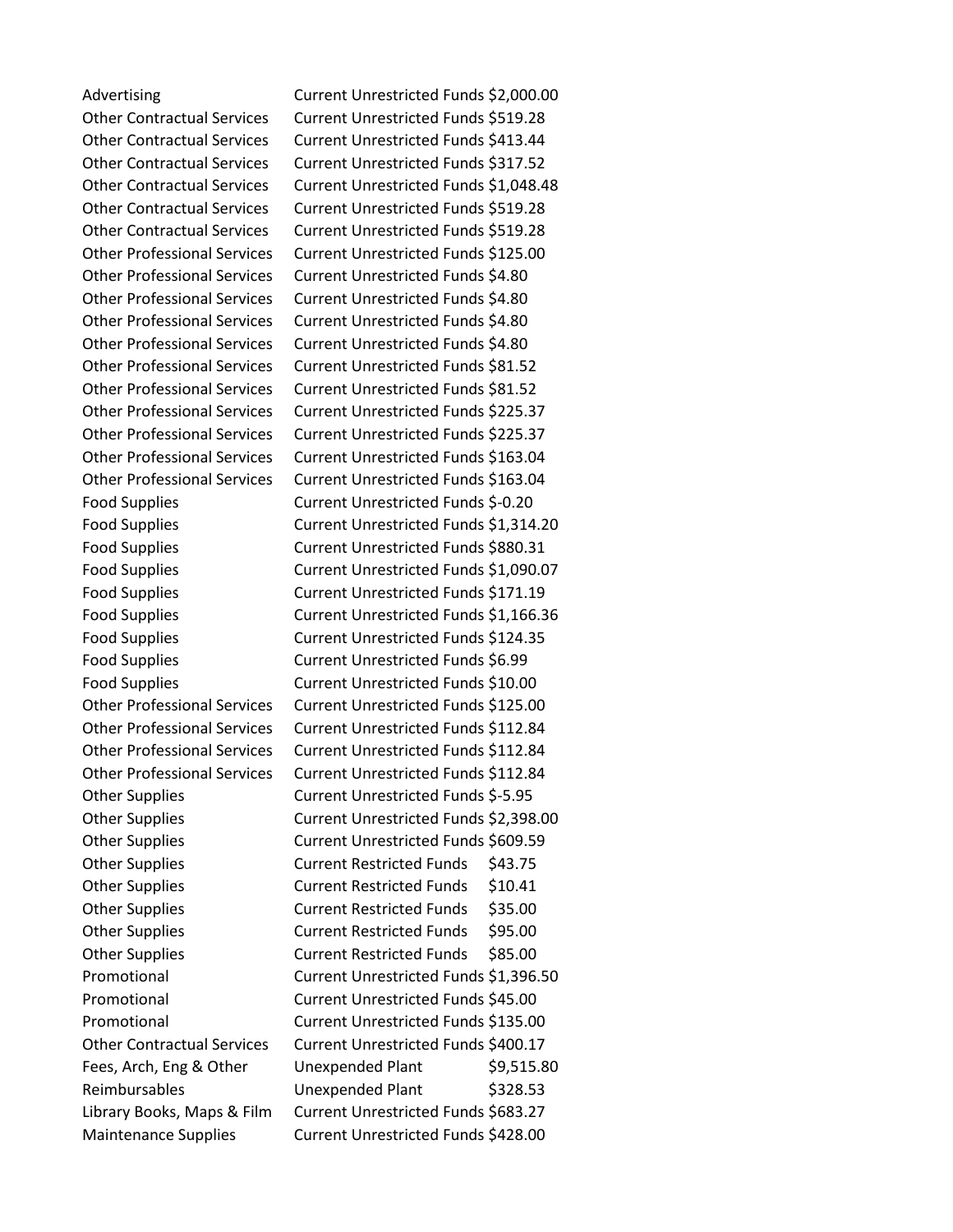Other Professional Services Current Unrestricted Funds \$42.90 Other Professional Services Current Unrestricted Funds \$26.68 Rent Non State Current Unrestricted Funds \$1,666.66 Rent Non State Current Unrestricted Funds \$1,607.53 Rent Non State **Current Unrestricted Funds \$3,082.37** Other Professional Services Current Unrestricted Funds \$1,403.00 Other Professional Services Current Unrestricted Funds \$1,403.00 In State Misc Travel Exp Current Unrestricted Funds \$17.81 In State Meals Current Unrestricted Funds \$6.00 In State Meals Current Unrestricted Funds \$51.00 Travel Current Restricted Funds \$45.30 In State Meals Current Unrestricted Funds \$38.00 In State Meals Current Unrestricted Funds \$34.04 In State Misc Travel Exp Current Unrestricted Funds \$28.09 In State Priv Auto Current Unrestricted Funds \$61.12 In State Meals Current Unrestricted Funds \$31.00 In State Misc Travel Exp Current Unrestricted Funds \$23.19 Out of State Meals Current Unrestricted Funds \$82.00 Out of State Misc Travel Current Unrestricted Funds \$15.68 In State Meals Current Unrestricted Funds \$38.00 In State Misc Travel Exp Current Unrestricted Funds \$25.20 In State Priv Auto Current Unrestricted Funds \$200.99 In State Meals Current Unrestricted Funds \$38.00 In State Priv Auto Current Unrestricted Funds \$11.45 In State Meals Current Unrestricted Funds \$51.00 In State Misc Travel Exp Current Unrestricted Funds \$41.34 In State Priv Auto Current Unrestricted Funds \$78.78 In State Meals Current Unrestricted Funds \$38.00 In State Misc Travel Exp Current Unrestricted Funds \$24.40 In State Priv Auto Current Unrestricted Funds \$106.05 In State Priv Auto Current Unrestricted Funds \$126.25 In State Priv Auto Current Unrestricted Funds \$100.09 In State Priv Auto Current Unrestricted Funds \$172.71 In State Priv Auto Current Unrestricted Funds \$97.95 In State Priv Auto Current Unrestricted Funds \$127.26 In State Priv Auto Current Unrestricted Funds \$75.75 In State Priv Auto Current Unrestricted Funds \$314.00 Out of State Priv Auto Current Unrestricted Funds \$128.79 In State Priv Auto Current Unrestricted Funds \$101.01 Out of State Meals Current Unrestricted Funds \$46.00 Out of State Air Trans Current Unrestricted Funds \$50.00 Out of State Priv Auto Current Unrestricted Funds \$27.17 Out of State Priv Auto Current Unrestricted Funds \$449.45 Out of State Meals Current Unrestricted Funds \$98.00 Out of State Lodging Current Unrestricted Funds \$772.89 In State Priv Auto Current Unrestricted Funds \$63.63 Out of State Lodging Current Unrestricted Funds \$815.00